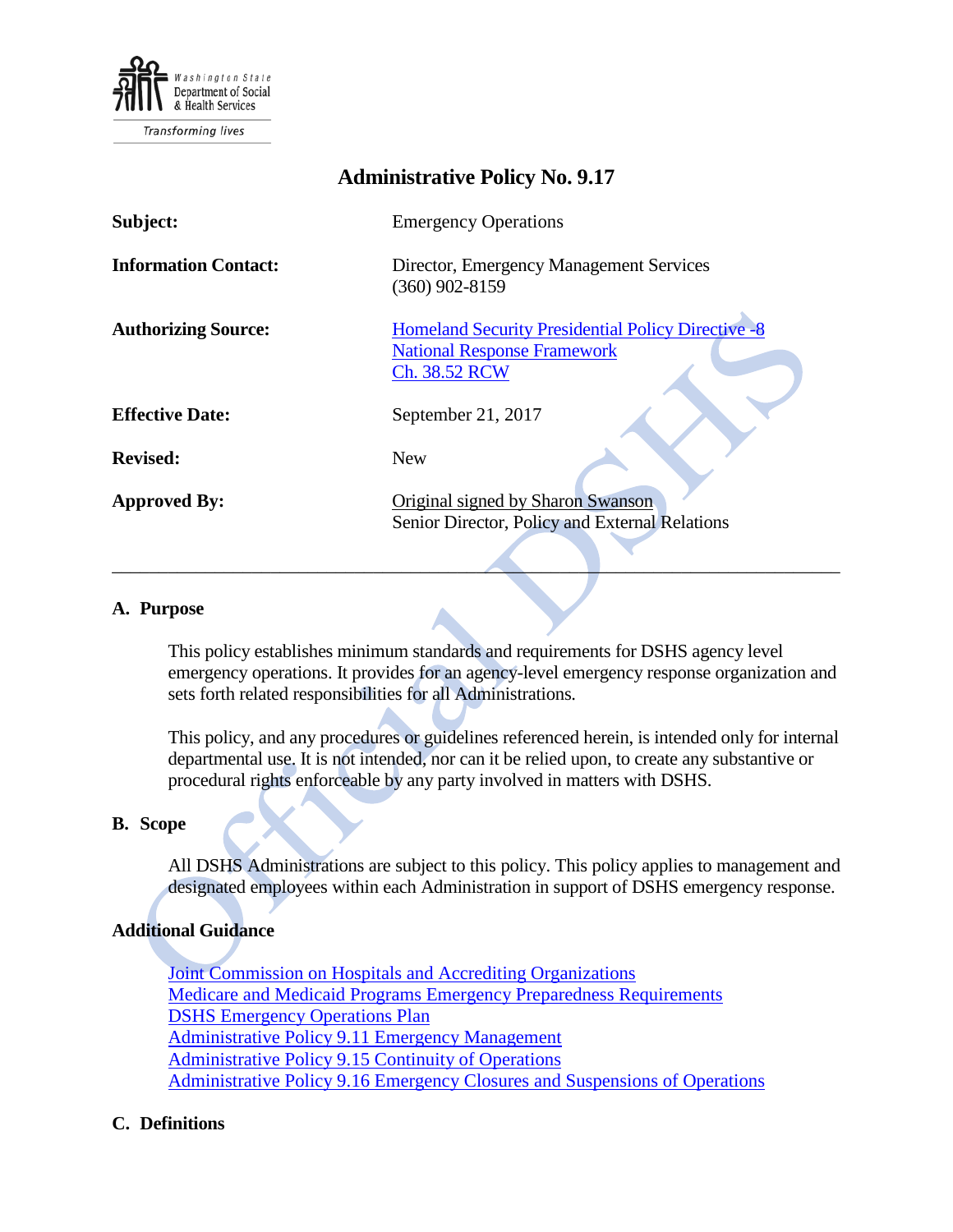**Administration liaison:** A formally designated position with responsibilities related to emergency management that includes emergency response and related training and exercises. Employees in these positions support the DSHS Emergency Coordination Center and participate in response, training and exercise activities as required by Emergency Management Services.

**Duty Station Status Report [\(DSSR\)](https://www.dshs.wa.gov/sesa/information-systems-services-division/dutystation):** An Internet tool for DSHS employees to gain information regarding the operational status of their assigned duty station. Assigned staff in each Administration update the system as conditions change.

**Emergency Coordination Center (ECC):** Operates virtually and from a physical location at DSHS headquarters in Olympia. The ECC serves three primary purposes: 1) It facilitates the exchange of information within the agency and with other state agencies; 2) It facilitates the coordination of resources among DSHS programs; and 3), it assists in the overall coordination of continuity of DSHS services during an emergency or disaster. Activation of the ECC provides support, coordination, and prioritization of agency resources during an emergency response. All DSHS Administrations support the ECC with personnel and by adhering to its organization and following its procedures, which follows a modified Incident Command System structure.

**Emergency or disaster:** Defined under RCW 38.52.010 (6) (a) as "an event of set of circumstances which: (i) demands immediate action to preserve public health, protect life, protect public property, or to provide relief to any stricken community overtaken by such occurrences, or (ii) reaches such dimension or degree of destructiveness as to warrant the governor declaring a state of emergency pursuant to RCW 43.06.010 (12)." Emergencies excluded from this policy (as defined under RCW 38.52.010 (6) (b) are those that "require a normal police, coroner, fire, rescue, emergency medical services, or utility response."

**Emergency Operations Plan (EOP):** A plan developed and maintained by DSHS Emergency Management Services providing overarching guidance and procedures to describe how DSHS responds to emergencies and disasters. All other Administration emergency response and continuity plans must align vertically with the DSHS EOP, which Emergency Management Services reviews and revises annually. The target audience of this document includes executive leadership, senior management, and designated employees from each Administration who support an agency-level response to an emergency.

**Employee emergency information line:** A toll-free number (1-866-374-7367) available to DSHS employees that provides the same operational status information as displayed in the DSSR.

**Government Emergency Telecommunications System/Wireless Priority Services [\(GETS/WPS\)](https://www.dhs.gov/government-emergency-telecommunications-service-gets):** The Government Emergency Telecommunications Service/Wireless Priority Service. The Department of Homeland Security – Federal Emergency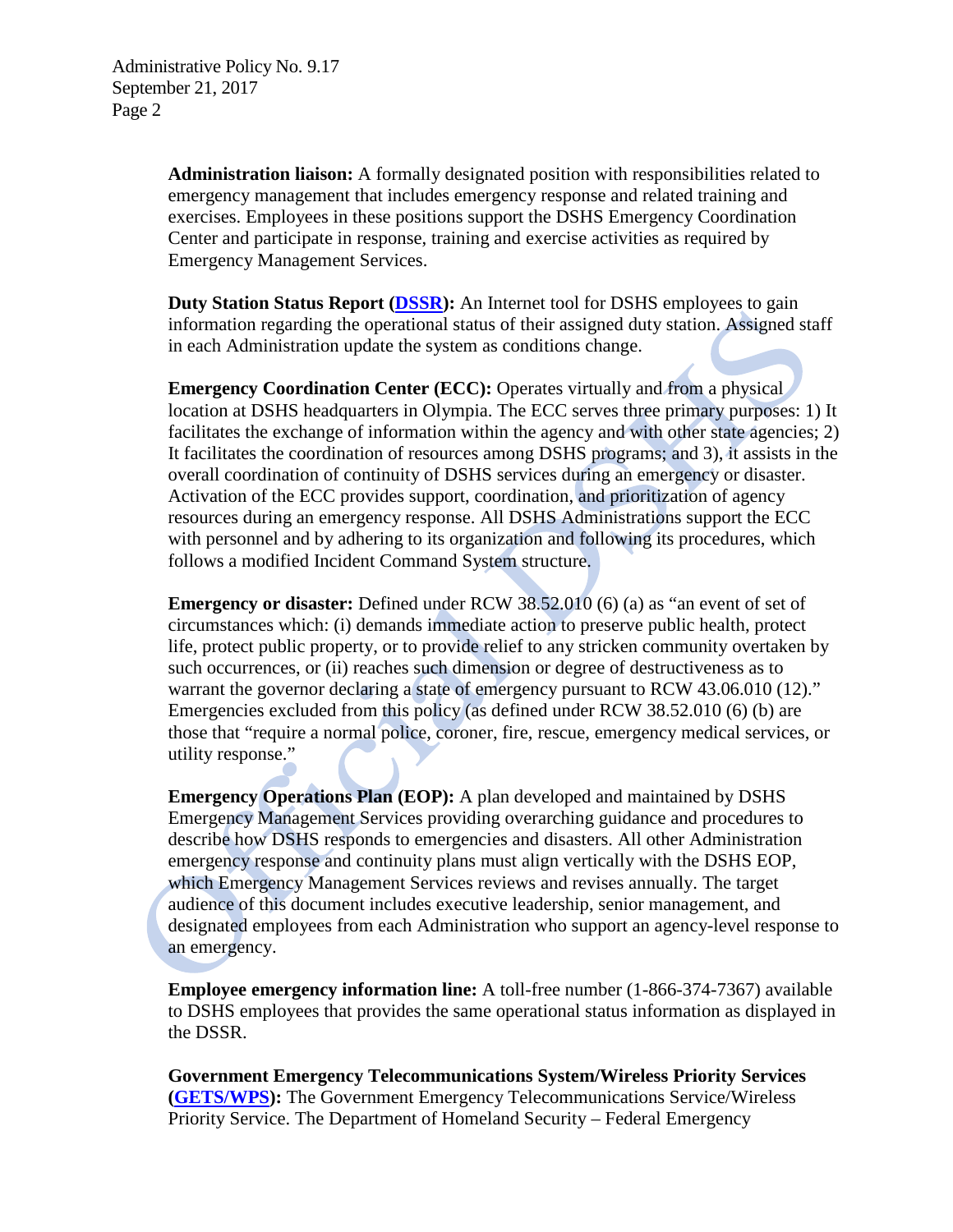Administrative Policy No. 9.17 September 21, 2017 Page 3

> Management Agency (FEMA) funds this program, which allows subscribers enhanced routing of government related calls during emergencies and disasters when lines may otherwise not permit calls to reach their destination.

**Washington Secure Electronic Communications, Urgent Response and Exchange System (WA SECURES):** A cloud-based and secure alert and notification system supported by the Department of Health and used by DSHS to deliver emergency messages and other information. Emergency Management Services controls DSHS access to the system. Emergency Management Services uses the system to deliver messages via email, telephone, pager, fax, and/or text to DSHS executives, managers, and staff.

**WebEOC:** A Web-based software that provides real-time emergency information management. It allows authorized users to immediately access information related to the emergency and the response. The state Emergency Management Division administers the system and DSHS Emergency Management Services controls access for DSHS.

# **D. Policy Requirements**

- I. Emergency Operations Plan (EOP)
	- a. Emergency Management Services must maintain the DSHS EOP, which provides an overview of the agency approach to emergency operations and includes procedures for the ECC.
	- b. To the extent feasible and relevant to DSHS operations, Emergency Management Services must adhere to the Federal Emergency Management Agency Comprehensive [Planning Guidance 101](https://www.fema.gov/media-library-data/20130726-1828-25045-0014/cpg_101_comprehensive_preparedness_guide_developing_and_maintaining_emergency_operations_plans_2010.pdf) in developing and maintaining the EOP.
	- c. Must include emergency response policies, describe the response organization (see III. Emergency Coordination Center), and assign tasks.
	- d. Guides development of procedurally focused annexes, which may be developed by programs responsible for certain functions. Its primary audience is DSHS Executive Leadership. Functional annexes may include but not be limited to activities related to emergency:
		- i. Facility leasing and supply
		- ii. Safeguarding essential records
		- iii. Purchasing and contracting
		- iv. Assessment and repair of capital facilities
		- v. Transportation of clients who are in DSHS operated residential programs after an evacuation
	- e. Emergency Management Services may develop hazard or incident specific annexes related to:
		- vi. Wildfire
		- vii. Flood
		- viii. Severe storms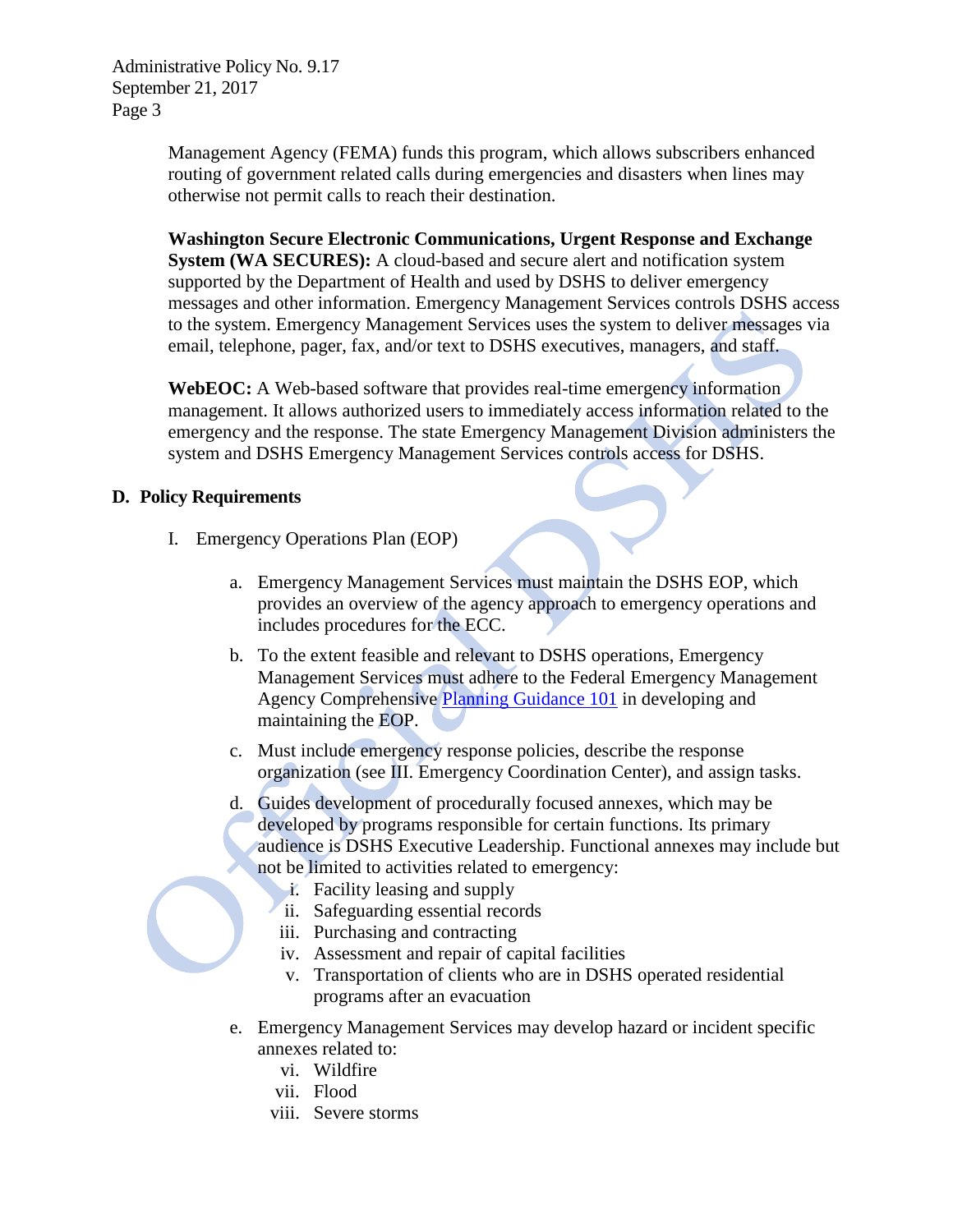Administrative Policy No. 9.17 September 21, 2017 Page 4

- ix. Earthquake
- x. Pandemics
- xi. Chemical, biological, radiological, nuclear or explosive incidents
- xii. Catastrophic incidents
- II. Emergency Coordination Center (ECC)
	- a. Emergency Management Services has established a primary physical location for the agency ECC at headquarters in Office Building (OB2) in Olympia, Washington. The ECC may also operate virtually.
	- b. DSHS Emergency Management Services must maintain procedures for a single, agency-level emergency coordination function to provide a unified response to all incidents that exceed the capability of any single DSHS location. The procedures detail how the ECC activates, is staffed, and its function in supporting the DSHS emergency response and executive decision-making. Operating procedures are incorporated in the EOP.
	- c. Emergency Management Services must support the ECC during all activations.
	- d. Designated staff from each Administration (see IV. below) must support the ECC during all activations.
	- e. Individual DSHS Administration or residential programs may maintain an emergency coordination space or function specific to that Administration or residential program. However, if the impact of the incident exceeds or is likely to exceed the response capability of the Administration or residential program, the Director of Emergency Management Services may scale up the response coordination to the agency's ECC. In such instances, all responding DSHS personnel must report to the DSHS ECC, in accordance with established DSHS procedures.

# III. Administration Support and Participation

- a. For DSHS to have a viable and unified agency-level emergency response capability to support agency operations anywhere in the state, all DSHS Administrations must commit a sufficient level of resources to sustain the ECC.
- b. Every DSHS Administration must designate a minimum of three positions for assignment as Administration liaisons to support agency-level emergency operations and shall send the names in writing to the Director, Emergency Management Services. Three positions are necessary to provide reasonable assurance that at least one will be available during actual emergencies. Designating by position, rather than employee, is necessary in order to support continuity of the function.
- c. Administrations must consider whether employees who are in positions